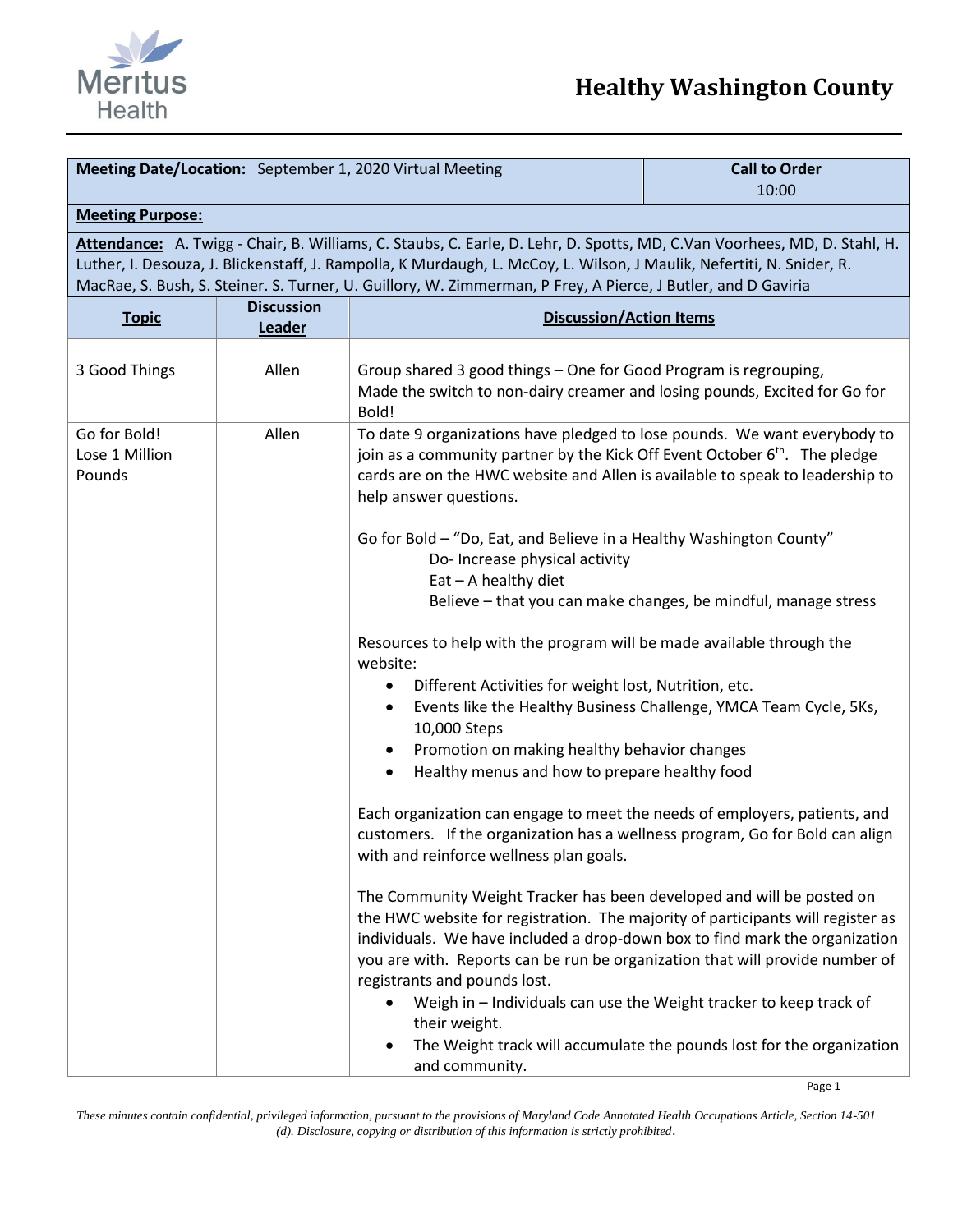

|                                           |                | Washington County Website has resources that will be updated to<br>$\bullet$<br>help provide resources and support.<br>Diabetes action plan - The Lose 1 Million Pounds initiative will be a<br>component of our county diabetes action plan.<br>Joni from Martin's mentioned that on Tuesday they have diabetes<br>programs, Wednesday they have Weight management and on<br>Thursday hypertension classes, all available now.                                                       |
|-------------------------------------------|----------------|---------------------------------------------------------------------------------------------------------------------------------------------------------------------------------------------------------------------------------------------------------------------------------------------------------------------------------------------------------------------------------------------------------------------------------------------------------------------------------------|
| <b>Diabetes Action</b><br>Plan Initiative | Danielle       | Danielle from the Health Department report that they have applied for grant<br>from the MD Commission Health Resource amounting to \$41,666 for<br>implementation of Diabetes Action Plan through Oct. 2021. Working with<br>UMPH with the technology components on a plan to make National Diabetes<br>Prevention Plan available throughout our community. Meritus is helping lead<br>a 5 year community grant application from the HSCRC for diabetes prevention<br>and management. |
|                                           |                | Plans are to reduce average weight, make healthy choices and changes,<br>maintain a healthy life style to reduce risk for developing type II diabetes and<br>improve management for those who currently are diabetic.                                                                                                                                                                                                                                                                 |
|                                           |                | Allen suggested that the HWC chronic disease subcommittee lead<br>coordination of these efforts to maximize efficiencies and delivery of services,<br>and avoid duplication.                                                                                                                                                                                                                                                                                                          |
|                                           |                | Lisa McCoy offered that the Healthy Restaurant concept be considered part of<br>the grant as well.                                                                                                                                                                                                                                                                                                                                                                                    |
|                                           |                | Meritus will be starting a virtual online DPP program on October 5 <sup>th</sup> with the<br>clients that started the class prior to Covid.                                                                                                                                                                                                                                                                                                                                           |
| One for Good                              | Allen          | Outcome measures and new strategies are being developed. Some of the<br>thoughts are making healthy choices - like stop smoking, nutrition, etc. A<br>one page flyer is being developed and Paul Frey will send out by end of week<br>with the new initiatives.                                                                                                                                                                                                                       |
| Community                                 |                | The new URL address is www.communitysolutionshub.org There is also a link                                                                                                                                                                                                                                                                                                                                                                                                             |
| Solutions Hub WC                          | Courte & Allen | to the CSH from Healthy Washington County.                                                                                                                                                                                                                                                                                                                                                                                                                                            |
|                                           |                | This website is a local community data repository that has been uploaded<br>from publically reported information. It is a single source that helps provide<br>the most up to date data in one location. Health topics seem to be the area<br>that is used most. We have the ability to upload data from individual<br>organizations. What else needs to be included? Please contact Courte or<br>Allen with questions, ideas or data to share.                                        |

*These minutes contain confidential, privileged information, pursuant to the provisions of Maryland Code Annotated Health Occupations Article, Section 14-501 (d). Disclosure, copying or distribution of this information is strictly prohibited*.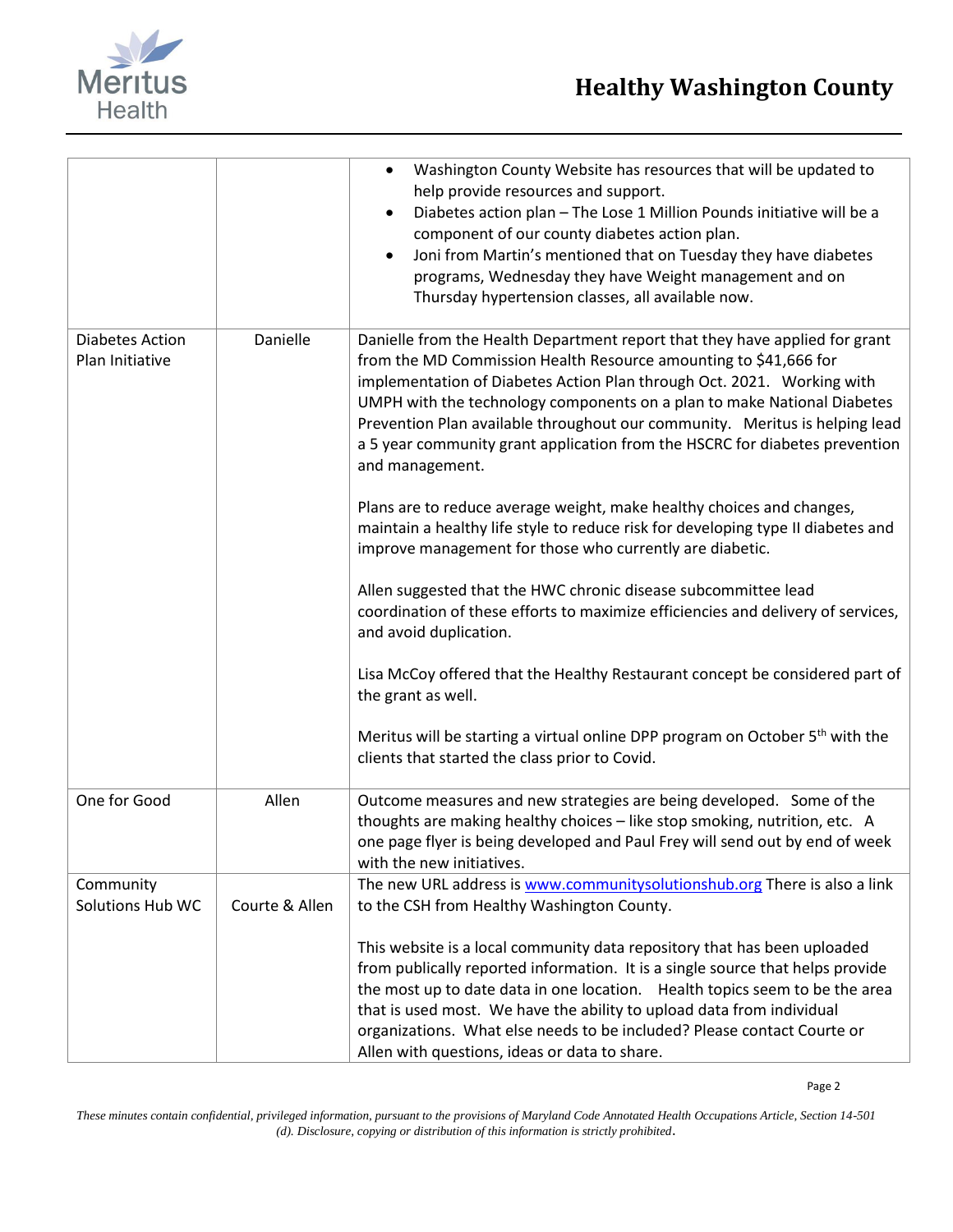

| Update for<br>Childhood<br>Vaccinations | <b>WCHD</b>            | Health Department are having two vaccination sessions in September for the<br>$7th$ grade.<br>J. Butler and Danielle Weaver are promoting Back to School and Flu<br>vaccinations.<br>Kim Murdaugh from Family Healthcare is also providing vaccinations for<br>children.                                                                                                                                                                                                                                                                                                                                  |
|-----------------------------------------|------------------------|-----------------------------------------------------------------------------------------------------------------------------------------------------------------------------------------------------------------------------------------------------------------------------------------------------------------------------------------------------------------------------------------------------------------------------------------------------------------------------------------------------------------------------------------------------------------------------------------------------------|
| Sub Committee<br>Reports                |                        |                                                                                                                                                                                                                                                                                                                                                                                                                                                                                                                                                                                                           |
|                                         | Behavioral<br>Health   | September is National Suicide Prevention Awareness Month. The national<br>rate of suicide is increased in the past year. Healthy WC website offers the<br>ability to chat with people as a means of support and guidance.<br>The national Suicide Prevention hotline is 1-800-273-TALK (8255).<br>Brook Lane is providing Mental Health First Aide - see Events calendar for<br>details.<br>Washington Country Goes Purple launches for the month of September.<br>Meritus providers have reduced opioid prescriptions by more than 40% over<br>the past year.                                            |
|                                         | <b>Chronic Disease</b> | Current community strategies<br>Increasing access to healthy fruits and vegetables through more<br>farmer's markets. Meritus has restarted the Farmer's Market on<br>Tuesdays from 10a to 2p, and they are accepting food vouchers as<br>well.<br>Mobile Farmer's Market will be going to the Towers and also provider<br>٠<br>BP screenings and other health information.<br>Launching the Body and Soul cultural program with the African<br>$\bullet$<br>American population to help improve nutrition and exercise.<br>Developing a cultural nutrition program for the Hispanic community<br>as well. |
| Community<br>Updates                    |                        |                                                                                                                                                                                                                                                                                                                                                                                                                                                                                                                                                                                                           |
|                                         | Community              | Received funds to help with rent and utilities available through the end of                                                                                                                                                                                                                                                                                                                                                                                                                                                                                                                               |
|                                         | <b>Action Council</b>  | October. Please direct persons in need to submit an application at CAC.                                                                                                                                                                                                                                                                                                                                                                                                                                                                                                                                   |
|                                         | <b>YMCA</b>            | Barb Williams stated that the Color Splash will be a virtual function and you<br>still have to Sept 4 <sup>th</sup> to sign up.                                                                                                                                                                                                                                                                                                                                                                                                                                                                           |

*These minutes contain confidential, privileged information, pursuant to the provisions of Maryland Code Annotated Health Occupations Article, Section 14-501 (d). Disclosure, copying or distribution of this information is strictly prohibited*.